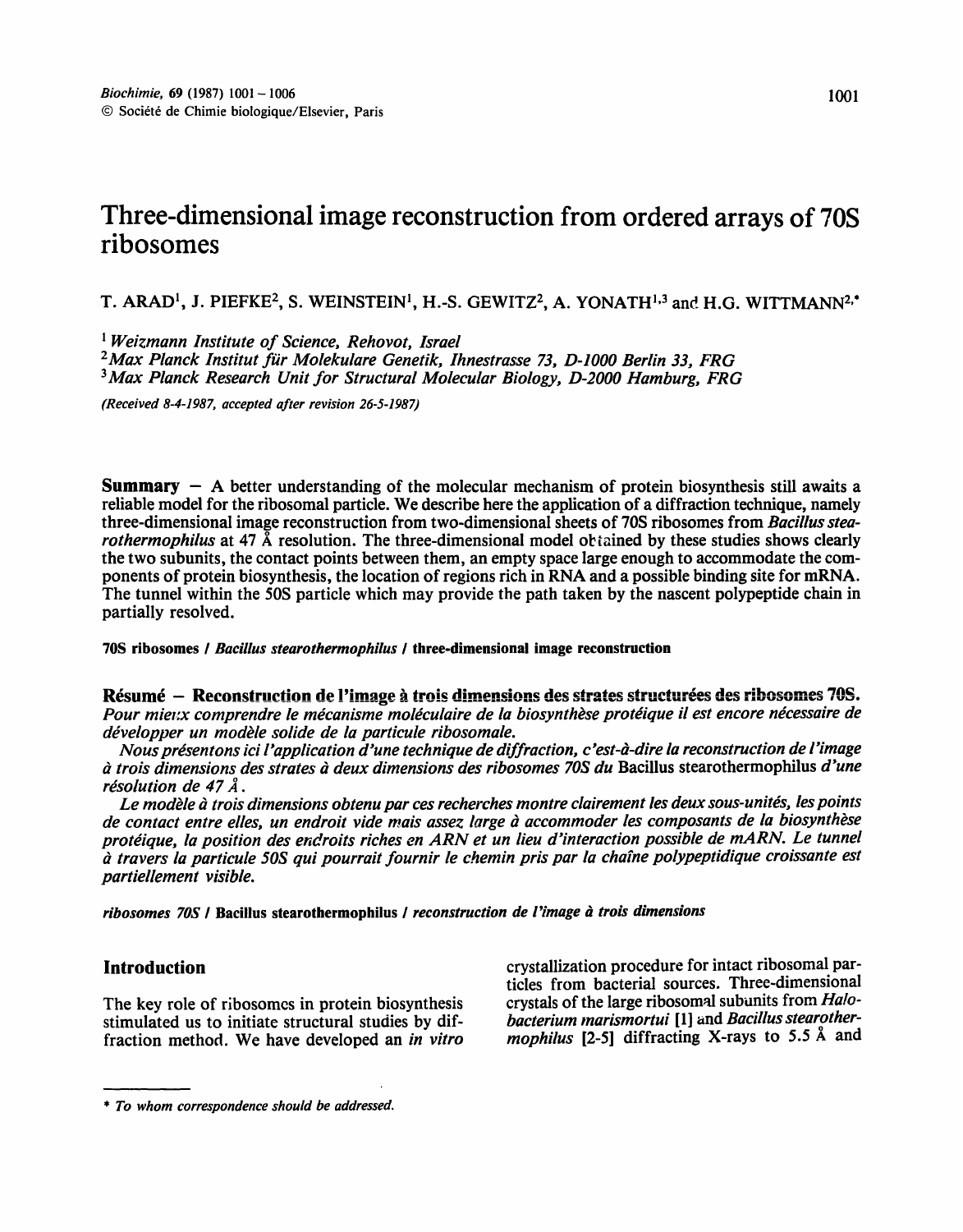13 Å, respectively, were obtained. From the latter species it was also possible to grow two types of well ordered two-dimensional crystalline sheets: using alcohols [6], and salt mixtures (T. Arad, J. Piefke *et al.,* submitted). Attemps to grow periodically packed objects from whole ribosomes resulted in the growth of micro three-dimensional crystals of ribosomes from *E. coil* [7] and twodimensional sheets of ribosomes from *B. stearothermophilus* [8]. Both systems are very well packed, but until recently these objects have been too small for the application of diffraction studies at reasonable resolution.

Our newly developed method (T. Arad, J. Piefke *et al.,* submitted) for growth of two-dimensional sheets using mixtures of salts and alcohols have recently been improved, and currently we are able to produce large sheets of the 50S subunits and the 70S ribosomes from *B. stearothermophilus.* These have been proved to be suitable for threedimensional image reconstruction studies. Such studies, performed on the sheets of the 50S subunits at  $30$  Å resolution have already revealed a tunnel which spans these particles and may provide the path of the growing nascent polypeptide chain [9].

Here we describe the results of three-dimensional image reconstruction studies on two-dimensional sheets of 70S ribosomes from *B. stearothermophilus* negatively stained by gold-thioglucose as well as by uranyl acetate. Although the resolution limit of these sheets is not as high as that of the sheets from the 50S subunits, the resulting model shows interesting features such as a wide separation between the two subunits and the location of RNA rich regions. There is also evidence for the existence of a tunnel similar to that which has been detected in the reconstruction of the large ribosomal subunits [9].

## **Materials and methods**

#### *Production of two-dimensional sheets*

Ribosomes were prepared and their integrity was checked as described (T. Arad, J. Piefke *et al.,* submitted). Two-dimensional sheets have been grown and applied to electron microscope grids as described (T. Arad, J. Piefke *et al.,* submitted) and [8]. Crystallization mixtures (7-10  $\mu$ l) were applied to the plastic side of carboncoated nitrocellulose grids. These were consequently either stained for 10 s with 1% (w/v) uranyl acetate or cross-linked with 1% glutaraldehyde for 5 min and stained with 1% gold-thioglucose. Excess liquid was then removed by blotting off. The grids were examined with a 400T Phillips electron microscope, operating at 80 kV, at an electron optical magnification of  $\times$  28000. Optical diffractograms were used for the determination of unit cell dimensions and resolution limits. Areas for threedimensional image reconstruction were chosen by the criteria of the highest resolution and sharpest reflections in the optical diffraction patterns.

#### *Three-dimensional image reconstruction*

Images were recorded at a dose of about l0 electrons/  $\AA^2$ , of the specimens tilted at angles up to  $\pm 60^\circ$ , at intervals of  $5^\circ$ , with respect to the incident electron beam. A typical tilt series contained 23 images of which the first, middle and last images were untilted. This was essential for establishing that the specimen was not severely damaged by the electron beam during recording of the tilt series. No differences have been detected between the diffraction patterns of the untilted views taken at all stages of the experiment. The images were analyzed by standard methods [10], as described previously [11]. Ordered areas in the images were selected by optical diffraction and scanned with an Optronics-1000 microdensitometer with a 25 micron raster, corresponding to 9  $\AA$  at the specimen. All computational steps were carried out on a VAX 11/780. For Fourier transforms, optical densities of arrays (512 $\times$  512) were used, and reciprocal lattices were fitted to the calculated diffraction patterns. Amplitudes and phases were extracted from peaks of at least two-standard deviations above background. Images of untilted sheets were used for the initial data in the three-dimensional analysis. The data were combined with a comparison range in  $z^*$  of 0.0016 Å<sup>-1</sup>. The average phase error for each image based on a cumulative comparison of individual phases was 20-30°. Each lattice line was sampled at regular intervals of  $1/300$   $\rm \AA /^{-1}$ along smooth curves fitted manually to the experimental values to provide terms for the Fourier synthesis. Terms along the 0,0 lattice line were not included. Fourier synthesis of i30-300 terms yielded the threedimensional maps. For each reconstruction we have used 2-4 complete tilt series obtained from two-dimensional sheets. Two of these tilt series were perpendicular to each other. 20-25 crystallographically independent lattice lines were extracted for each reconstruction.

#### *Presentation of the model*

The three-dimensional maps were contoured either on a Textronics terminal (using the EMBL contour package) or displayed on a Vector General screen. Contour level for the particle boundary was chosen to be that at which the interparticle contacts could be resolved. For real-time display we used the computer program FRODO [12] combined with GHC650 (written by G.H. Cohen, NIH) for Fourier synthesis, and FRODOMAP (written by J.L. Bhat, NIH).

## **Results and discussion**

The two-dimensional sheets of 70S particles from *Bacillus stearothermophilus* consist of relatively small unit cells:  $190 \pm 15 \times 420 \pm 15$  Å,  $\gamma = 107^{\circ} \pm 3^{\circ}$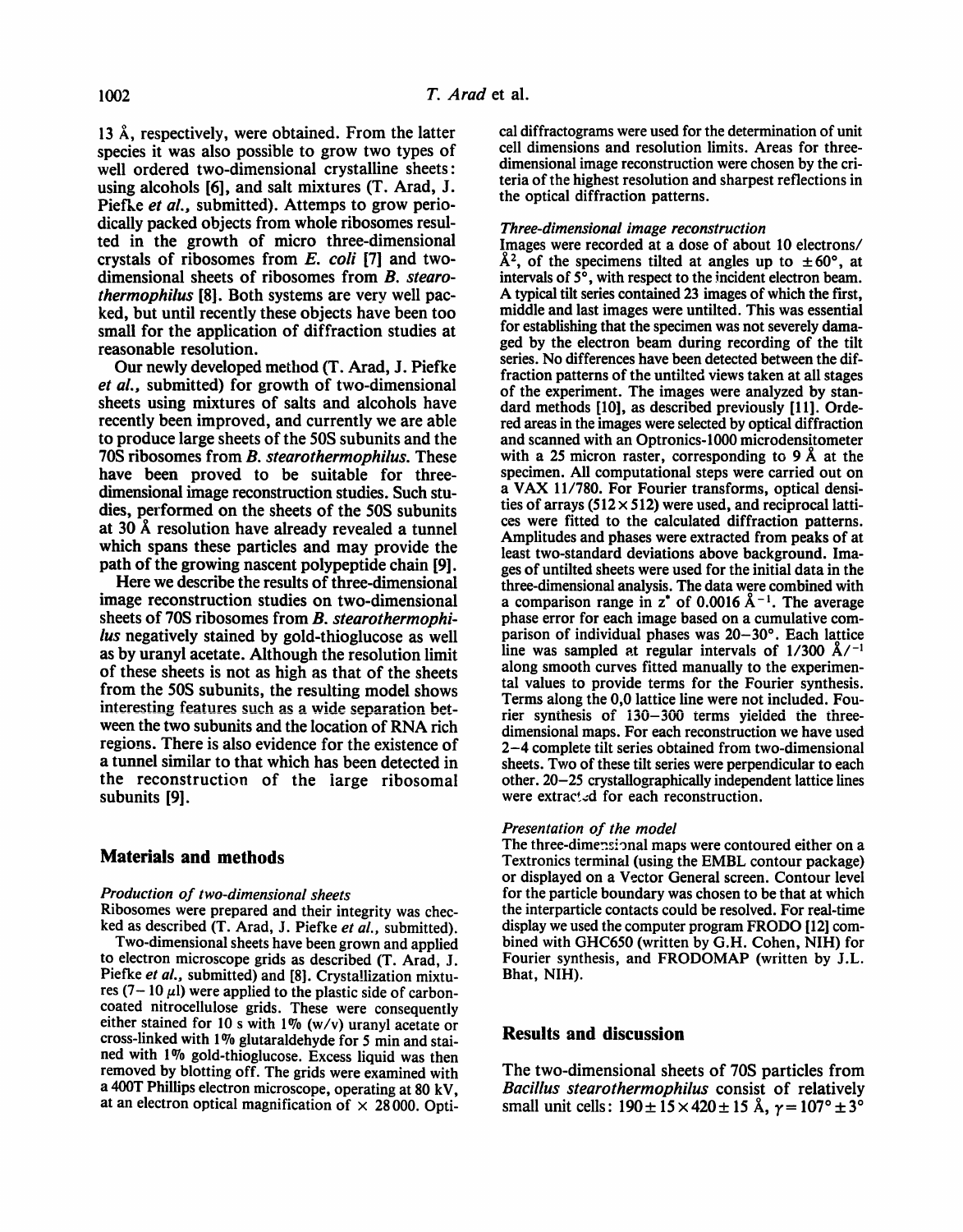(Fig. 1). Optical diffraction patterns of electron micrographs of negatively stained specimens with uranyl acetate extend to 40  $\AA$  at best. Attempts to stain the sheets with gold-thioglucose resulted in their destruction. Therefore, they have been crosslinked with about  $1\%$  glutaraldehyde prior to staining. This procedure caused a loss of internal order,



Fig. 1. Image of a two-dimensional sheet ( $\times$  28000) of 70S partides from *B. stearothermophilus* stained by uranyl acetate, and an optical diffraction pattern from a single crystalline domain containing about  $20 \times 10$  unit cells.

and negatively stained crosslinked sheets (with goldthioglucose) diffracted to 47 A resolution.

Each unit cell in the sheets consists of two particles with dimensions similar to those obtained by other methods [13]. Dimers have also been found within the non-crystallized material in the vicinity of the ordered sheets. Thus, they may represent the building units of the sheets. Nevertheless, threedimensional image reconstructions were carried out assuming p1 symmetry. It was found that in all reconstructions, the two particles in the unit cell are clearly resolved and show the same essential features.

We have investigated sheets from three different preparations of ribosomes. Because only a small fraction of the particles in the drop actually consists of two-dimensional sheets we could not separate them from the rest of the drop. Therefore, we tested the migration profile on sucrose gradients of the ribosomal particles in the crystallizing drops. It was found that particles subjected to crystallization conditions comigrate with standard particles (data not shown).

We have performed eleven reconstructions and investigated 22 independently reconstructed particles. The resulting model of the ribosomal particle (Fig. 2) has average dimensions similar to those determined by other physical methods [13]. The reconstructed volume  $(2.8 \times 10^6 \text{ Å}^3)$  corresponds to about 90% of the whole particle. On the basis



Fig. 2. Computer graphic display of the outline of the reconstructed model of the 70S ribosomal subunits at 47  $\AA$  resolution, obtained from cross-linked sheets, stained with gold-thioglucose. Bar length = 20 A. The contact areas between the large (50S) and the small (30S) subunits are marked.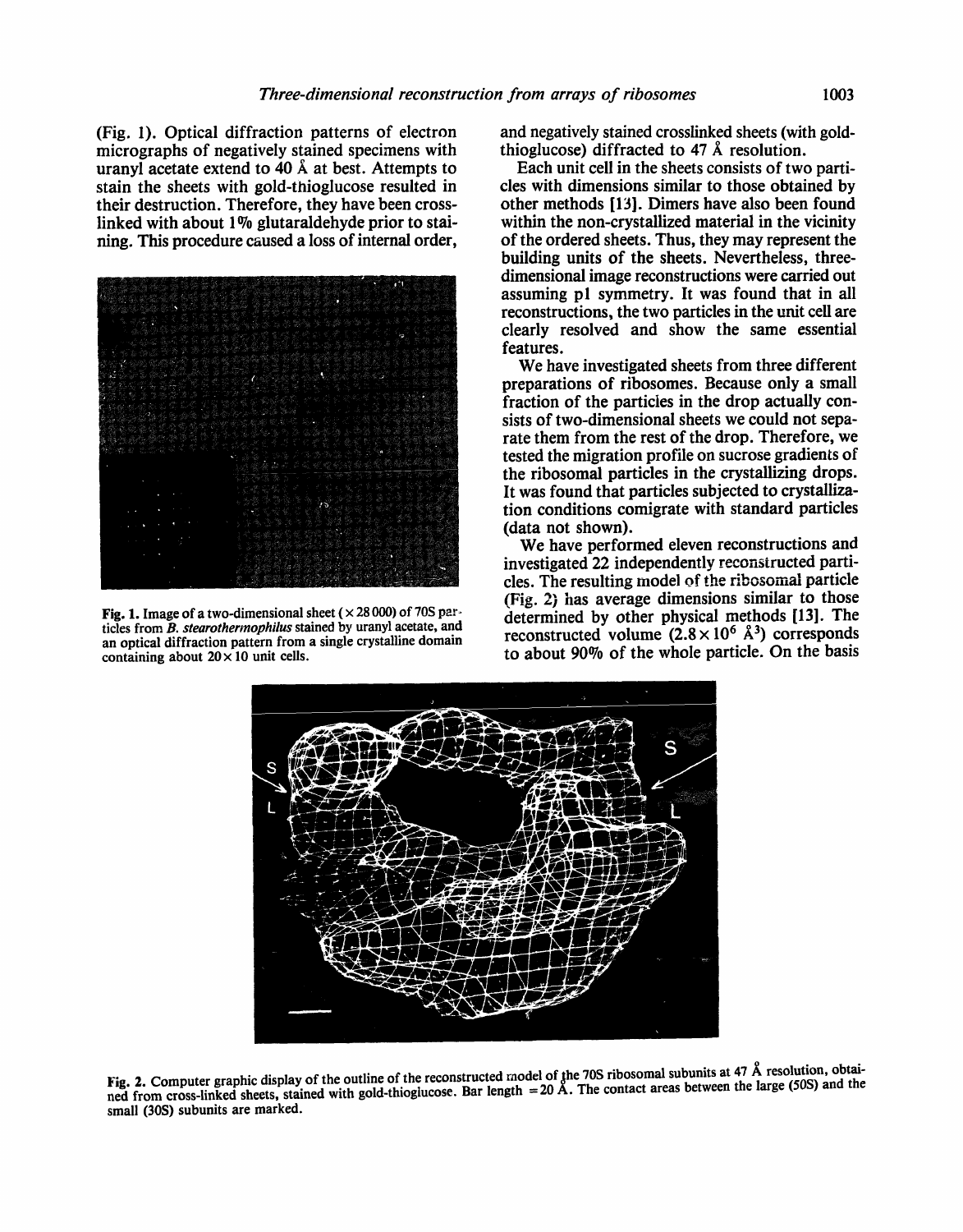of the known molecular weight of the 70S particles  $(2.3 \times 10^6)$  and of the volume obtained from the three-dimensional image reconstruction, the calculated density of the particle is  $1.3-1.4$  g/cm<sup>3</sup>, and the  $V_m$  for a hypothetical crystal of a thickness of the sheets (about 200 Å) is  $2.6-2.7$   $\frac{\text{A}}{\text{3}}$ /Da. These values are in good agreement with those tabulated by Matthews [14] and calculated for other large nucleoprotein structures [15, 16].

Several features were revealed by the analysis (Fig. 2) of the gold-thioglucose stained sheets. The two ribosomal subunits are arranged around an empty space of volume of up to  $4 \times 10^5 \pm 2 \times 10^5$  $\AA$ <sup>3</sup>. This space is of dimensions which are large enough to accommodate most of the components of protein biosynthesis. There are variations in the size of this space as revealed in different reconstructions. This may result from sheets, built of ribosomes which carry some components of protein biosynthesis, such as tRNA or fractions of mRNA.

Since the ribosomes were harvested in the early log phase (T. Arad, J. Piefke *et al.,* submitted) and since no attempts were made to remove the nascent polypeptide chain, the tunnel which provides the path for this chain [9] may be partially filled. In fact, compared to the case of the 50S particles, here the tunnel is only partizdly resolved, and evidence for its existence has been obtained by investigating sections through reconstructed particles (Fig. 3).

The two ribosomal subunits are fairly separated. Only the two ends of the small subunit are in contact with the large one. The sum of the contact areas is 400-800  $\AA^2$ . The overall shapes of both subu-



Fig. 3. A section of 20 Å thickness of the middle of the reconstructed particle. The two subunits are resolved, and part of the tunnel (T) can be seen.

nits have been compared with models which have previously been suggested for these particles. In general, there is a similarity between the model of the small subunit obtained by visualization of single particles [13] and that revealed by our studies. The main differences zre in the relative length and thickness. Isolated 30S particles seem to be shorter and wider than the reconstructed ones within the 70S particles. This may be a consequence of the contact of the isolated particles with the flat electron microscope grids. In contrast, particles within the crystalline sheets are held together by their interactions with the 50S particles as well as by interparticle crystalline forces. These construct a network which may stabilize the conformation of the particles and decrease, or even eliminate, the influence of the flatness of the grids. The portion of the reconstructed 70S particle which we assigned as the large subunit, may be correlated to the image of this subunit as revealed in our previous studies (Fig. 4 and [9]) both at 28  $\AA$  (the actual resolution of the studies) and at 55  $\AA$ .

We have also reconstructed models from sheets stained with uranyl acetate. The arrays used for these studies were large, stable in the electron beam and well ordered. Unlike gold-thioglucose, which is a truly negative stain, uranyl acetate functions also as a positive stain since it may interact with selected portions of the object. In the case of ribosomes the most likely candidates are RNA chains. The interaction of uranyl acetate with the particles depends on the accessibility of RNA regions. Nevertheless, in our reconstructed models derived by staining with uranyl acetate the essential features of the models obtained from sheets stained with goldthioglucose are resolved. Moreover, in the reconstructions obtained from sheets stained with the latter we could detect regions where uranyl acetate, acting as a positive stain, was incorporated into the particle. This may indicate that in these regions the RNA is concentrated and/or easily exposed to the stain. Regions which were stained by uranyl acetate could be located on the large subunits in their surface area which faces the internal empty space. Penetration of uranyl acetate to the region assigned as collar's ridge on the small subunits was also detected. In both cases the staining of these areas with uranyl acetate may stem either from the existence of exposed rRNA regions, as previously found [17] or from the presence of mRNA and tRNA in these locations.

Assignment of the known functional domains of the ribosomal subunits to the various structural features of our model still awaits further investigations. We hope that we shall be able to locate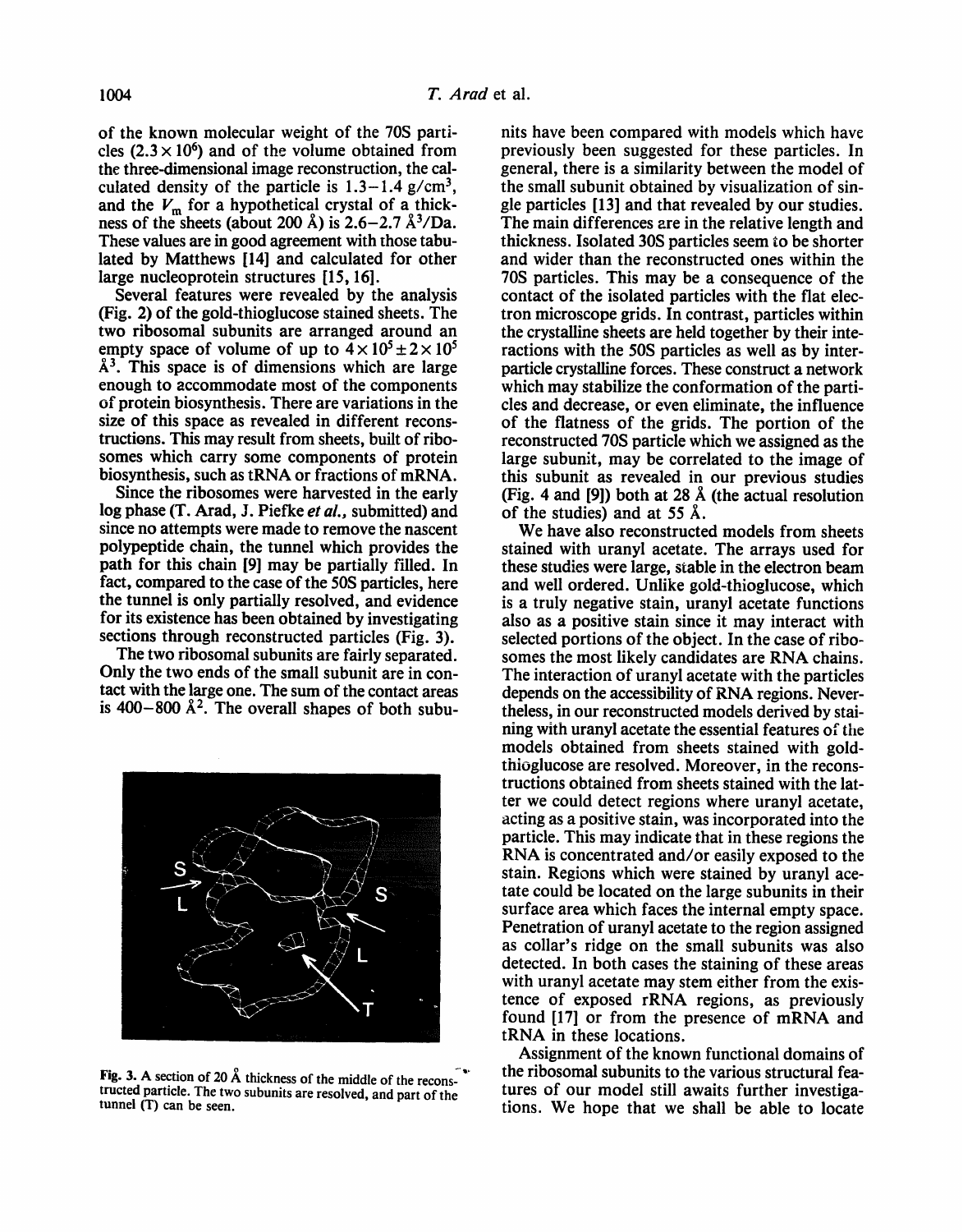

Fig. 4. Computer graphic display of the outline of the reconstructed model of the 50S ribosomal subunits [9].



Fig. 5. Computer graphic display of the outline of the reconstructed model of the 70S ribosomes, obtained from sheets stained by uranyl acetate. Areas of substantial interaction with the stain are marked by (UA).

specific sites on a more detailed model in the foreseeable future.

## **Acknowledgments**

We thank K.R. Leonard and J.L. Sussman for their computer software, B. Shaanan and A. Levy for assistance with computer problems, C. Glotz, J. Müssig, B. Romberg and Y. Halfon for skillful technical assistance. This work was supported by NIH (GM34360), BMFT (05180 MPBO) and Minerva research grants.

## **References**

- 1 Makowski I., Frolow F., Saper M.A., Shoham M., Wittmann H.G. & Yonath Y. (1987) *J. Mol. Biol.*  193, 819-822
- 2 Yonath A., Bartunik H.D., Bartels K.S. & Wittmann H.G. (1984) *J. Mol. Biol.* 177, 201-206